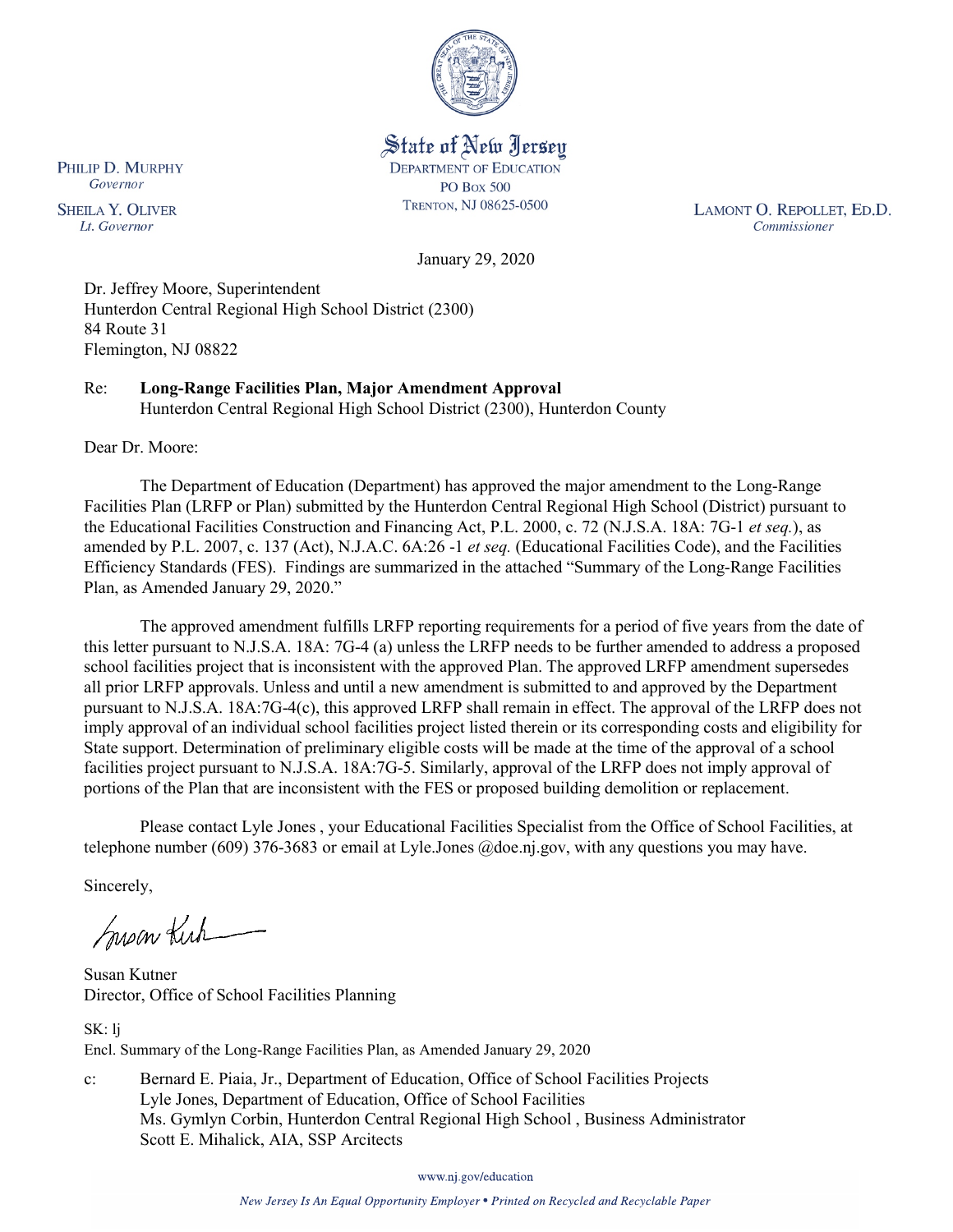# **Hunterdon Central Regional High School District (2300) Summary of the Long-Range Facilities Plan, as Amended January 29, 2020**

The Department of Education (Department) has completed its review of the major amendment to the Long-Range Facilities Plan (LRFP or Plan) submitted by the Hunterdon Central Regional High School District (District) pursuant to the Educational Facilities Construction and Financing Act, P.L. 2000, c. 72 (N.J.S.A. 18A: 7G-1 *et seq.*), as amended by P.L. 2007, c. 137 (Act), N.J.A.C. 6A:26-1 et seq. (Educational Facilities Code), and the Facilities Efficiency Standards (FES).

The following provides a summary of the District's approved amended LRFP. The summary is based on the standards set forth in the Act, the Educational Facilities Code, the FES, District-reported information in the Department's LRFP reporting system, and supporting documentation. The referenced reports in *italic* text are standard reports available on the Department's LRFP website.

#### **1. Inventory Overview**

The District is classified as a Regular Operating District (ROD) for funding purposes. It provides services for students in grades 9-12.

The District identified existing and proposed schools, sites, buildings, rooms, and site amenities in its LRFP. Table 1 lists the number of existing and proposed district schools, sites, and buildings. Detailed information can be found in the *School Asset Inventory Report* and the *Site Asset Inventory Report.*

**As directed by the Department, school facilities projects that have received initial approval by the Department and have been approved by the voters, if applicable, are represented as "existing" in the LRFP.** Approved projects that include new construction and/or the reconfiguration/reassignment of existing program space are as follows: n/a.

#### **Table 1: Number of Schools, School Buildings, and Sites**

|                                              | Existing | <b>Proposed</b> |
|----------------------------------------------|----------|-----------------|
| Number of Schools (assigned DOE school code) |          |                 |
| Number of School Buildings <sup>1</sup>      |          |                 |
| Number of Non-School Buildings <sup>2</sup>  |          |                 |
| Number of Vacant Buildings                   |          |                 |
| Number of Sites                              |          |                 |

*1 Includes district-owned buildings and long-term leases serving students in district-operated programs 2 Includes occupied district-owned buildings not associated with a school, such as administrative or utility buildings*

Based on the existing facilities inventory submitted by the District:

- Schools using leased buildings (short or long-term):  $n/a$
- Schools using temporary classroom units (TCUs), excluding TCUs supporting construction:  $n/a$
- Vacant/unassigned school buildings:  $n/a$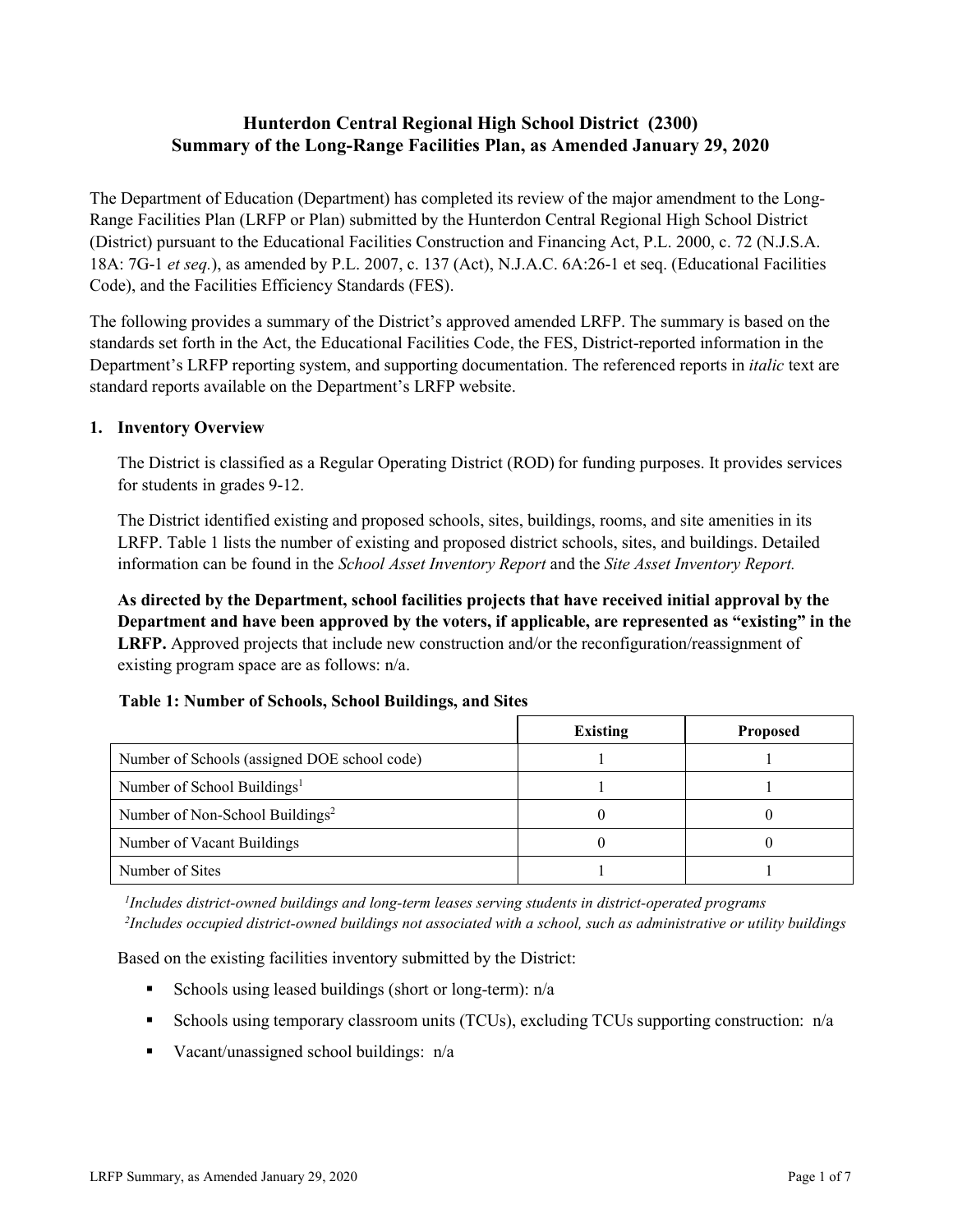**FINDINGS** The Department has determined that the proposed inventory is adequate for approval of the District's LRFP amendment. However, the LRFP determination does not imply approval of an individual school facilities project listed within the LRFP; the District must submit individual project applications for project approval.

# **2. District Enrollments**

The District determined the number of students, or "proposed enrollments," to be accommodated for LRFP planning purposes on a district-wide basis and in each school.

The Department minimally requires the submission of a standard cohort-survival projection using historic enrollment data from the Application for School State Aid (ASSA) or NJ Smart. The cohort-survival method projection method forecasts future students based upon the survival of the existing student population as it moves from grade to grade. A survival ratio of less than 1.00 indicates a loss of students, while a survival ratio of more than 1.00 indicates the class size is increasing. For example, if a survival ratio tracking first to second grade is computed to be 1.05, the grade size is increasing by 5% from one year to the next. The cohort-survival projection methodology works well for communities with stable demographic conditions. Atypical events impacting housing or enrollments, such as an economic downturn that halts new housing construction or the opening of a charter or private school, typically makes a cohort-survival projection less reliable.

**Proposed enrollments are based on a modified cohort-survival enrollment projection.** Grades 9-12 Adequate supporting documentation was submitted to the Department to justify the proposed enrollments. Table 2 provides a comparison of existing and projected enrollments. All totals include special education students.

| <b>Grades</b>                | <b>Existing Enrollments</b><br>2018-29 | <b>District Proposed Enrollments</b><br>2023-24 |
|------------------------------|----------------------------------------|-------------------------------------------------|
| PK (excl. private providers) |                                        |                                                 |
| Grades K-5                   |                                        |                                                 |
| Grades 6-8                   |                                        |                                                 |
| Grades 9-12                  | 2,770                                  | 2,282                                           |
| <b>Totals</b>                | 2,770                                  | 2,282                                           |

# **Table 2: Enrollments**

**FINDINGS** The Department has determined the District's proposed enrollments to be acceptable for approval of the District's LRFP amendment. The Department will require a current enrollment projection at the time an application for a school facilities project is submitted incorporating the District's most recent enrollments in order to verify that the LRFP's planned capacity is appropriate for the updated enrollments.

# **3. District Practices Capacity**

Based on information provided in the room inventories, *District Practices Capacity* was calculated for each school building to determine whether adequate capacity is proposed for the projected enrollments based on district scheduling and class size practices. The capacity totals assume instructional buildings can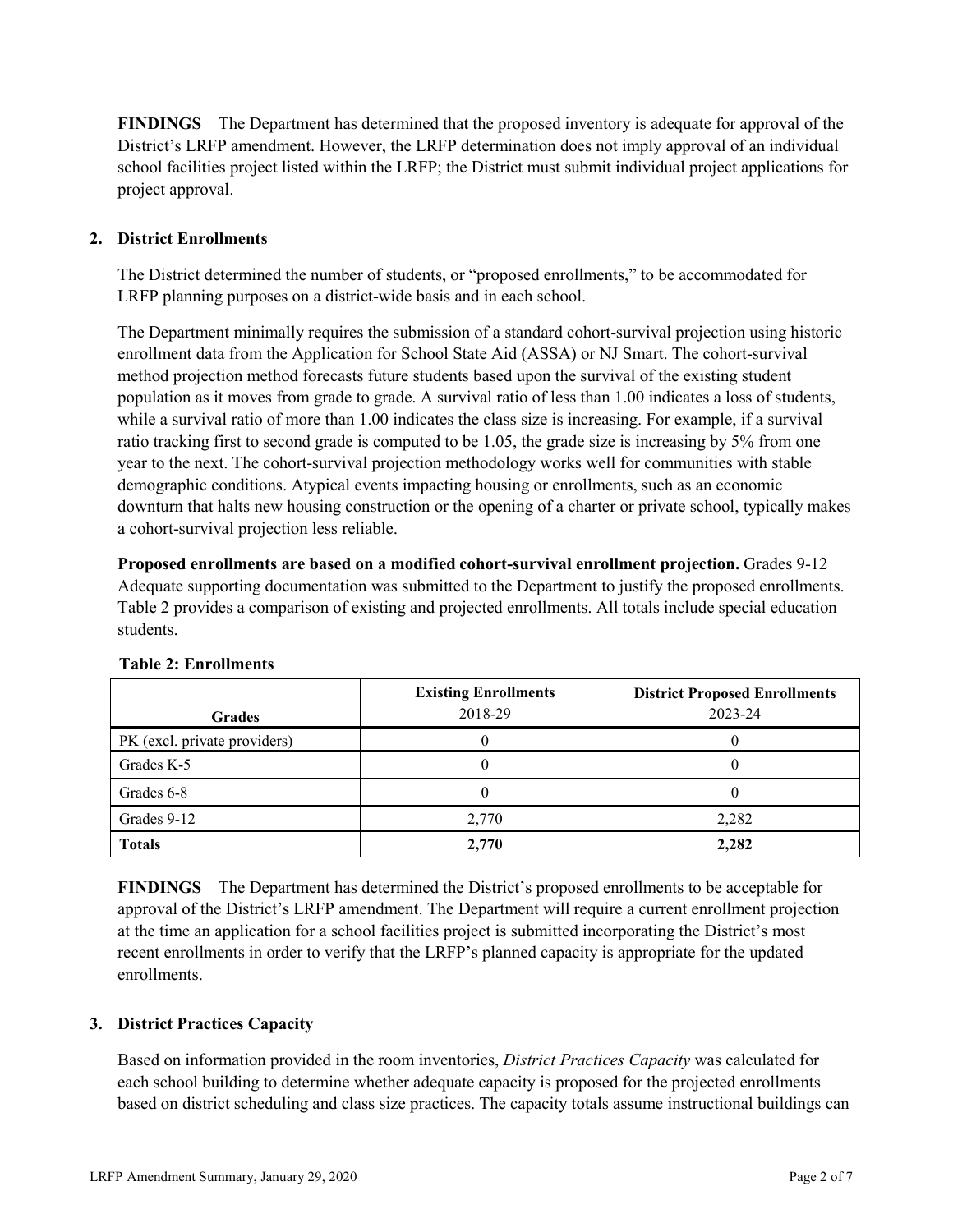be fully utilized regardless of school sending areas, transportation, and other operational issues. The calculations only consider district-owned buildings and long-term leases; short term leases and temporary buildings are excluded. A capacity utilization factor of 90% for classrooms serving grades K-8 and 85% for classrooms serving grades 9-12 is applied in accordance with the FES. No capacity utilization factor is applied to preschool classrooms.

In certain cases, districts may achieve adequate District Practices Capacity to accommodate enrollments but provide inadequate square feet per student in accordance with the FES, resulting in educational adequacy issues and "Unhoused Students." Unhoused students are considered in the "Functional Capacity" calculations used to determine potential State support for school facilities projects and are analyzed in Section 4.

Table 3 provides a summary of proposed enrollments and existing and proposed District-wide capacities. Detailed information can be found in the LRFP website reports titled *FES and District Practices Capacity Report, Existing Rooms Inventory Report, and Proposed Rooms Inventory Report.*

| <b>Grades</b>     | <b>Proposed</b><br><b>Enrollments</b> | <b>Existing</b><br><b>District</b><br><b>Practices</b><br>Capacity | <b>Existing</b><br>Deviation* | <b>Proposed</b><br><b>District</b><br><b>Practices</b><br>Capacity | <b>Proposed</b><br>Deviation* |
|-------------------|---------------------------------------|--------------------------------------------------------------------|-------------------------------|--------------------------------------------------------------------|-------------------------------|
| Elementary (PK-5) | $\theta$                              | 0.00                                                               | 0.00                          | 0.00                                                               | 0.00                          |
| Middle $(6-8)$    | $\boldsymbol{0}$                      | 0.00                                                               | 0.00                          | 0.00                                                               | 00.0                          |
| High $(9-12)$     | 2,282                                 | 2876.40                                                            | 595.40                        | 2,876.40                                                           | 595.40                        |
| <b>Totals</b>     | 2,282                                 | 2,876.40                                                           | 595.40                        | 2,876.40                                                           | 595.40                        |

**Table 3: District Practices Capacity Analysis**

*\* Positive numbers signify surplus capacity; negative numbers signify inadequate capacity. Negative values for District Practices capacity are acceptable for approval if proposed enrollments do not exceed 100% capacity utilization.*

Considerations:

- **Based on the proposed enrollments and existing room inventories, the District is projected to have** inadequate capacity for the following grade groups, assuming all school buildings can be fully utilized: n/a
- Adequate justification has been provided by the District if the proposed capacity for a school significantly deviates from the proposed enrollments. Generally, surplus capacity is acceptable for LRFP approval if additional capacity is not proposed through new construction.

**FINDINGS**The Department has determined that proposed District capacity, in accordance with the proposed enrollments, is adequate for approval of the District's LRFP amendment. The Department will require a current enrollment projection at the time an application for a school facilities project is submitted, incorporating the District's most recent Fall Enrollment Report, in order to verify that the LRFP's planned capacity meets the District's updated enrollments.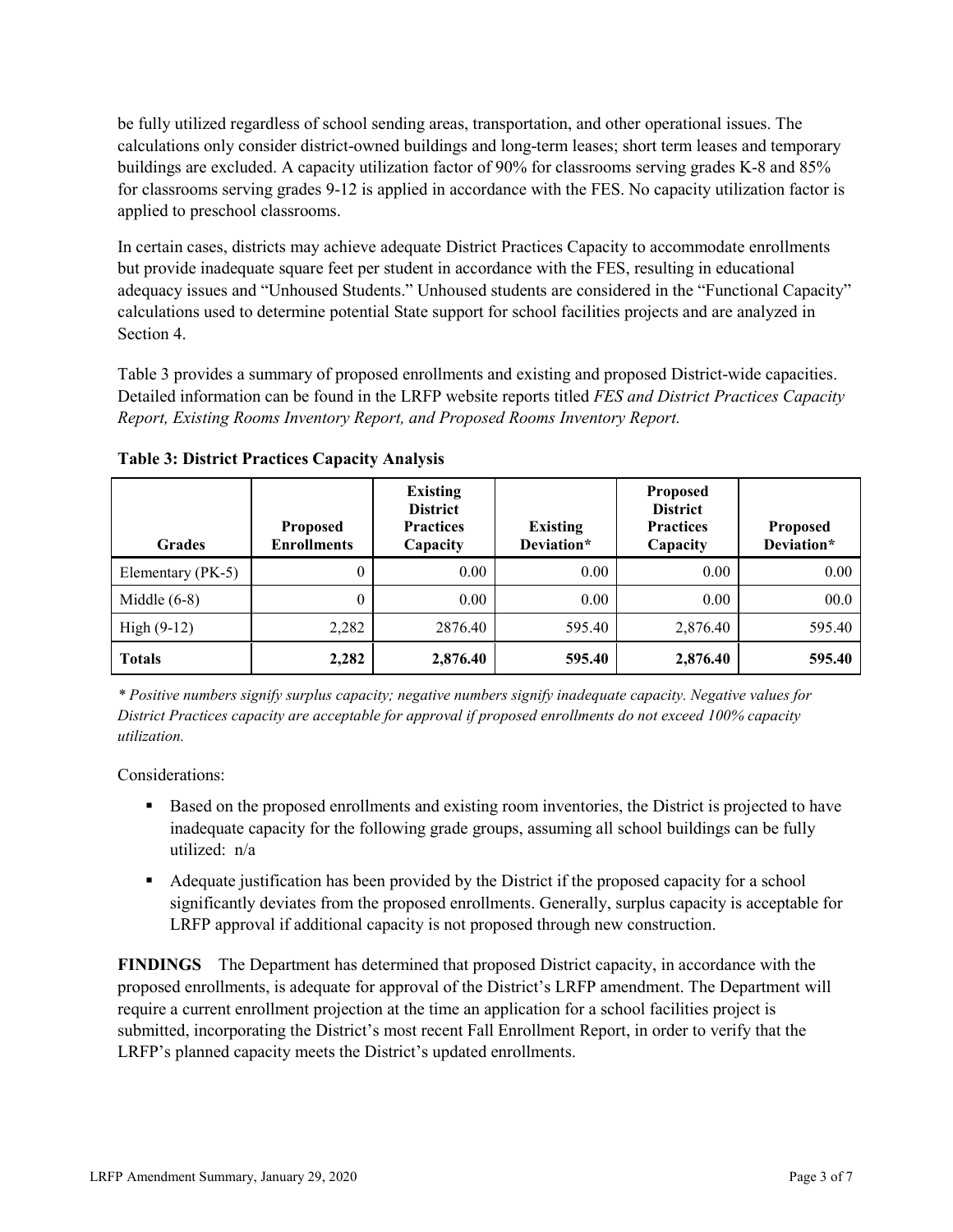#### **4. New Construction Funding Eligibility**

*Functional Capacity* was calculated and compared to the proposed enrollments to provide a **preliminary estimate** of Unhoused Students and new construction funding eligibility. **Final determinations will be made at the time of project application approvals.**

*Functional Capacity* is the adjusted gross square footage of a school building *(total gross square feet minus excluded space)* divided by the minimum area allowance per full-time equivalent student for the grade level contained therein. *Unhoused Students* is the number of students projected to be enrolled in the District that exceeds the Functional Capacity of the District's schools pursuant to N.J.A.C. 6A:26-2.2(c). *Excluded Square Feet* includes (1) square footage exceeding the FES for any pre-kindergarten, kindergarten, general education, or self-contained special education classroom; (2) grossing factor square footage *(corridors, stairs, mechanical rooms, etc.)* that exceeds the FES allowance, and (3) square feet proposed to be demolished or discontinued from use. Excluded square feet may be revised during the review process for individual school facilities projects.

Table 4 provides a preliminary assessment of the Functional Capacity, Unhoused Students, and Estimated Maximum Approved Area for Unhoused Students for each FES grade group. The calculations exclude temporary facilities and short-term leased buildings. School buildings proposed for whole or partial demolition or reassignment to a non-school use are excluded from the calculations pending project application review. If a building is proposed to be reassigned to a different school, the square footage is applied to the proposed grades after reassignment. Buildings that are not assigned to a school are excluded from the calculations. In addition, only preschool students eligible for state funding (former ECPA students) are included. Detailed information concerning the calculations can be found in the *Functional Capacity and Unhoused Students Report* and the *Excluded Square Footage Report.*

|                                                | <b>PK/K-5</b> | $6 - 8$  | $9 - 12$ | <b>Total</b> |
|------------------------------------------------|---------------|----------|----------|--------------|
| PK Eligible Students/K-12 Proposed Enrollments | $\theta$      | $\Omega$ | 2282     |              |
| FES Area Allowance (SF/student)                | 125.00        | 134.00   | 151.00   |              |
| <b>Prior to Completion of Proposed Work:</b>   |               |          |          |              |
| <b>Existing Gross Square Feet</b>              | $\theta$      | 0        | 428,922  | 428,922      |
| Adjusted Gross Square Feet                     | $\theta$      | $\theta$ | 420,495  | 420495       |
| <b>Adjusted Functional Capacity</b>            | 0.00          | 0.00     | 2,784.74 |              |
| Unhoused Students                              | 0.00          | 0.00     | 0.00     |              |
| Est. Max. Area for Unhoused Students           | 0.00          | 0.00     | 0.00     |              |
| <b>After Completion of Proposed Work:</b>      |               |          |          |              |
| Gross Square Feet                              | $\theta$      | $\theta$ | 428,922  | 428,922      |
| New Gross Square Feet                          | $\theta$      | $\theta$ | $\theta$ | $\theta$     |
| Adjusted Gross Square Feet                     | $\Omega$      | $\Omega$ | 420,495  | 420,495      |
| Functional Capacity                            | 0.00          | 0.00     | 2,784.74 |              |
| Unhoused Students after Construction           | 0.00          | 0.00     | 0.00     |              |
| Est. Max. Area Remaining                       | 0.00          | 0.00     | 0.00     |              |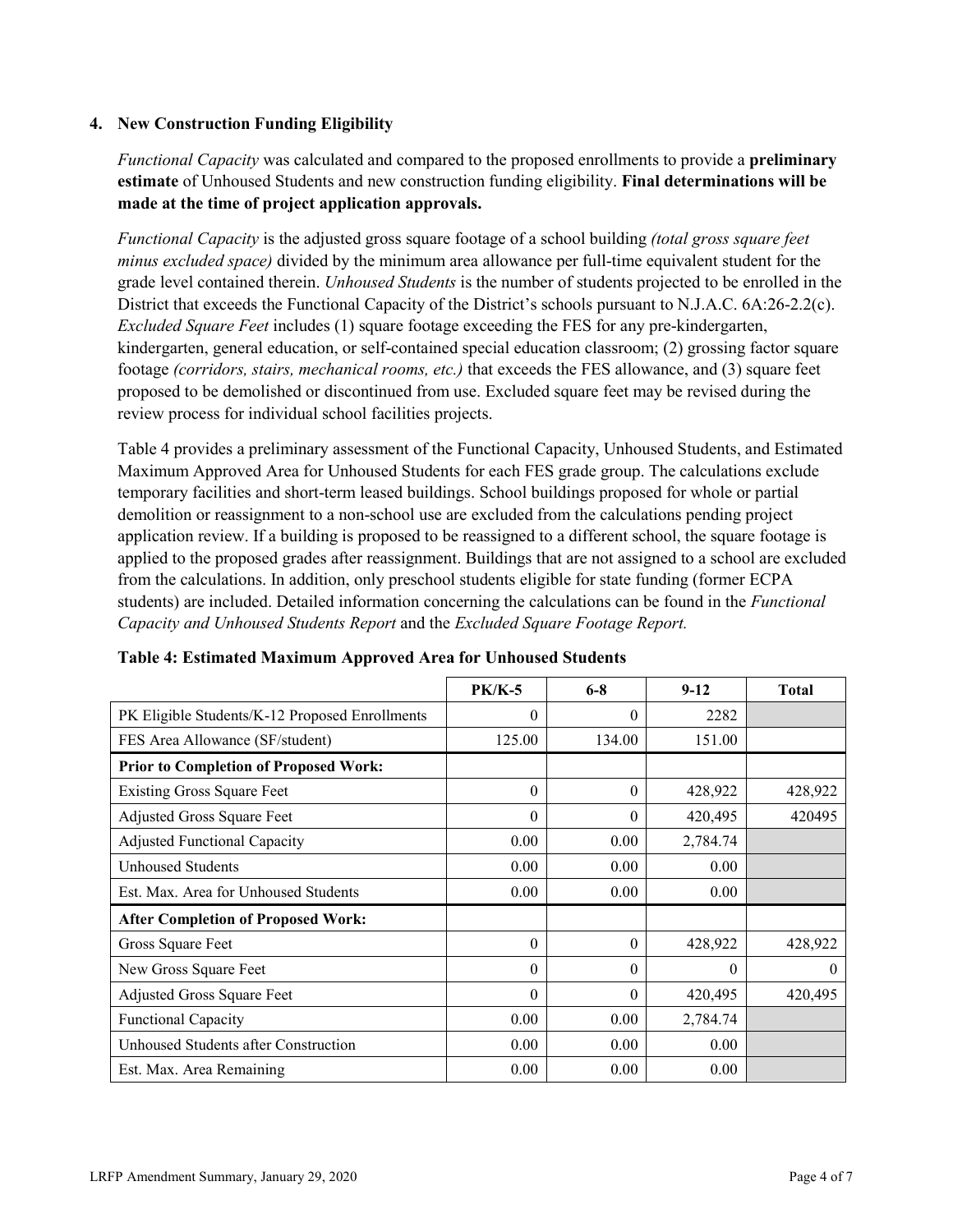Facilities used for non-instructional or non-educational purposes are ineligible for State support under the Act. However, projects for such facilities shall be reviewed by the Department to determine whether they are consistent with the District's LRFP and whether the facility, if it is to house students (full or part time) conforms to educational adequacy requirements. These projects shall conform to all applicable statutes and regulations.

Estimated costs represented in the LRFP by the District are for capital planning purposes only. The estimates are not intended to represent preliminary eligible costs or final eligible costs of approved school facilities projects.

Considerations:

- The District does not have approved projects pending completion, as noted in Section 1, that impact the Functional Capacity calculations.
- The Functional Capacity calculations *exclude* square feet proposed for demolition or discontinuation for the following FES grade groups and school buildings pending a feasibility study and project review: n/a .
- Based on the preliminary assessment, the District has Unhoused Students prior to the completion of proposed work for the following FES grade groups: n/a .
- New construction is proposed for the following FES grade groups:  $n/a$ .
- **Proposed new construction exceeds the estimated maximum area allowance for Unhoused** Students prior to the completion of the proposed work for the following grade groups:  $n/a$ .
- The District, based on the preliminary LRFP assessment, will not have Unhoused Students after completion of the proposed LRFP work. If the District is projected to have Unhoused Students, adequate justification has been provided to confirm educational adequacy in accordance with Section 6 of this determination.

**FINDINGS** Functional Capacity and Unhoused Students calculated in the LRFP are preliminary estimates. Preliminary Eligible Costs (PEC) and Final Eligible Costs (FEC) will be included in the review process for specific school facilities projects. A feasibility study undertaken by the District is required if building demolition or replacement is proposed per N.J.A.C. 6A:26-2.3(b)(10).

# **5. Proposed Work**

The District assessed program space, capacity, and physical plant deficiencies to determine corrective actions. Capital maintenance, or *"system actions,"* address physical plant deficiencies due to operational, building code, and /or life cycle issues. Inventory changes, or *"inventory actions,*" add, alter, or eliminate sites, site amenities, buildings, and/or rooms.

The Act (N.J.S.A. 18A:7G-7b) provides that all school facilities shall be deemed suitable for rehabilitation unless a pre-construction evaluation undertaken by the District demonstrates to the satisfaction of the Commissioner that the structure might pose a risk to the safety of the occupants even after rehabilitation or that rehabilitation is not cost-effective. Pursuant to N.J.A.C. 6A:26-2.3(b)(10), the Commissioner may identify school facilities for which new construction is proposed in lieu of rehabilitation for which it appears from the information presented that new construction is justified, provided, however, that for such school facilities so identified, the District must submit a feasibility study as part of the application for the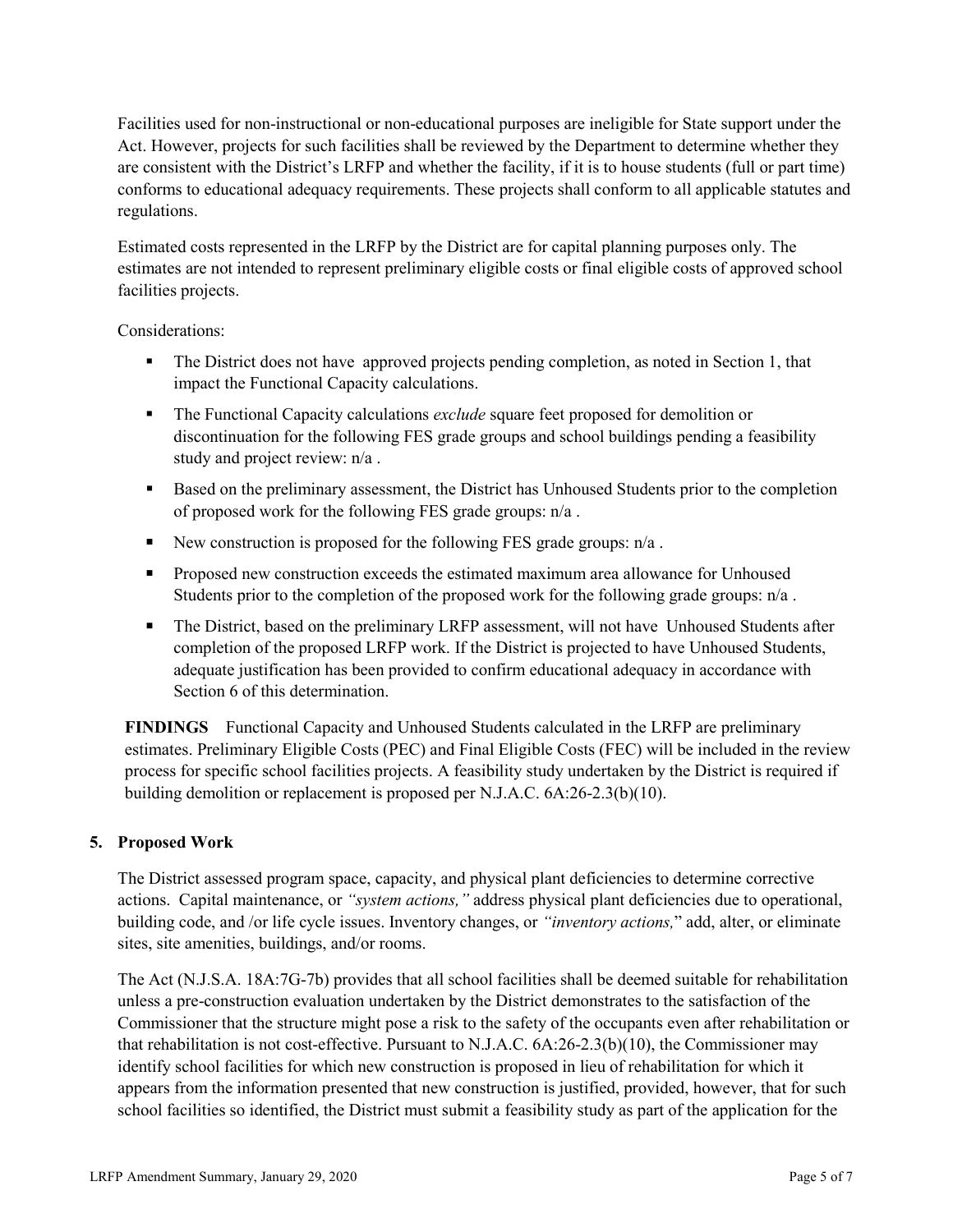specific school facilities project. The cost of each proposed building replacement is compared to the cost of additions or rehabilitation required to eliminate health and safety deficiencies and to achieve the District's programmatic model.

Table 5 lists the scope of work proposed for each school based on the building(s) serving their student population. Proposed inventory changes are described in the LRFP website reports titled *"School Asset Inventory Report and "Proposed Room Inventory Report."* Information concerning proposed systems work, or capital maintenance can be found in the "LRFP Systems Actions Summary Report".

With the completion of the proposed work, the following schools are proposed to be eliminated: n/a; the following schools are proposed to be added: n/a.

| <b>Proposed Scope of Work</b>                                                                  | <b>Applicable Schools</b>     |
|------------------------------------------------------------------------------------------------|-------------------------------|
| Renovation only (no new construction)                                                          |                               |
| System actions only (no inventory actions)                                                     | Hunterdon Central High School |
| Existing inventory actions only (no systems actions)                                           | n/a                           |
| Systems and inventory changes                                                                  | n/a                           |
| <b>New construction</b>                                                                        |                               |
| Building addition only (no systems or existing inventory actions)                              | n/a                           |
| Renovation and building addition (system, existing inventory,<br>and new construction actions) | n/a                           |
| New building on existing site                                                                  | n/a                           |
| New building on new or expanded site                                                           | n/a                           |
| Site and building disposal (in addition to above scopes)                                       |                               |
| Partial building demolition                                                                    | n/a                           |
| Whole building demolition                                                                      | n/a                           |
| Site and building disposal or discontinuation of use                                           | n/a                           |

**Table 5. School Building Scope of Work**

**FINDINGS** The Department has determined that the proposed work is adequate for approval of the District's LRFP amendment. However, Department approval of proposed work in the LRFP does not imply the District may proceed with a school facilities project. The District must submit individual project applications with cost estimates for Department project approval. Both school facilities project approval and other capital project review require consistency with the District's approved LRFP.

#### **6. Proposed Room Inventories and the Facilities Efficiency Standards**

The District's proposed school buildings were evaluated to assess general educational adequacy in terms of compliance with the FES area allowance pursuant to N.J.A.C. 6A:26-2.2 and 2.3.

District schools proposed to provide less square feet per student than the FES after the completion of proposed work as indicated in Table 5 are as follows: n/a

**FINDINGS** The Department has determined that the District's proposed room inventories are adequate for LRFP approval. If school(s) are proposed to provide less square feet per student than the FES area allowance, the District has provided justification indicating that the educational adequacy of the facility